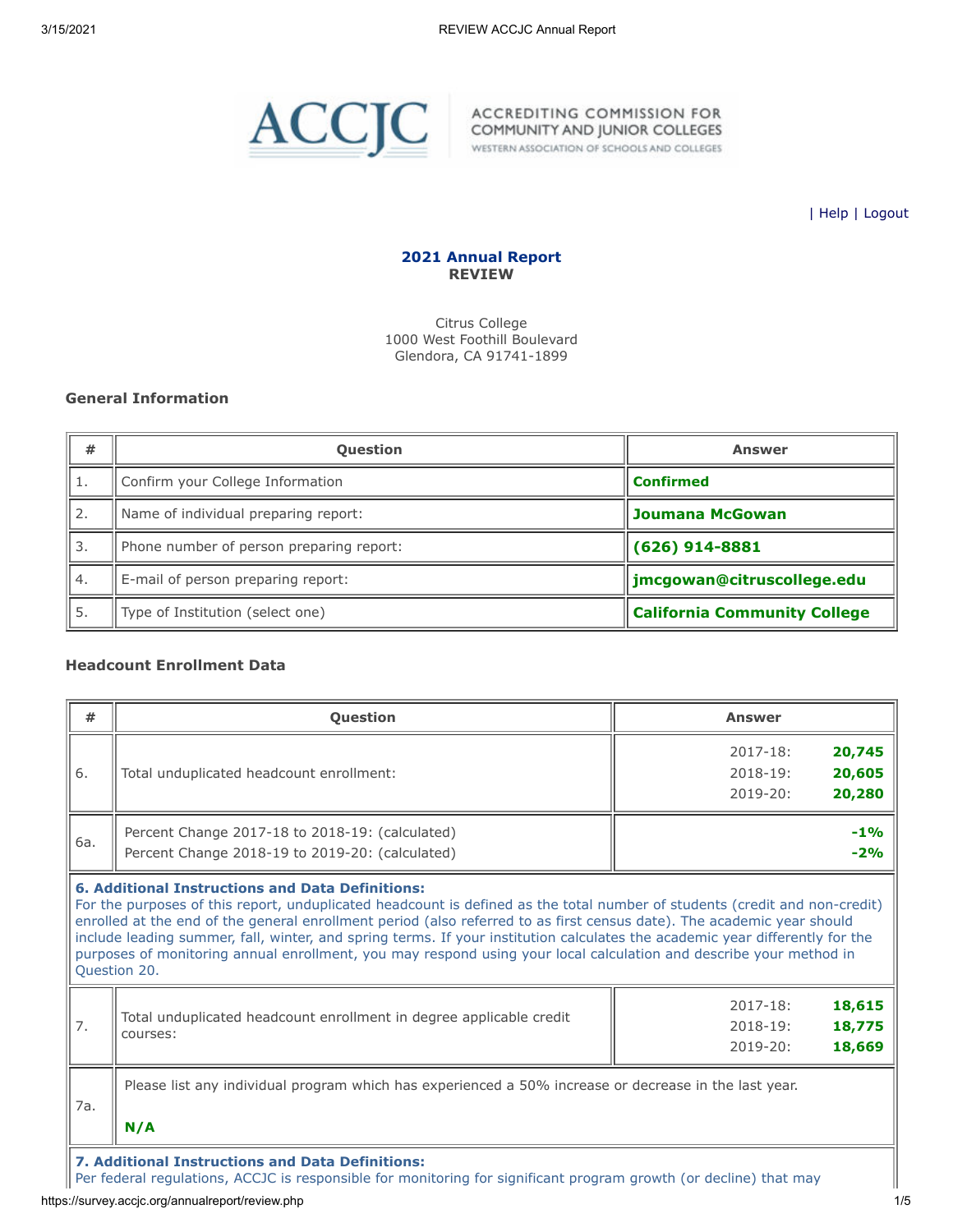potentially impact an institution's ability to meet Accreditation Standards. ACCJC does not determine what constitutes a program for colleges. For the purposes of this report, you may define degree-applicable credit programs as appropriate for the context of your institution's unique mission.

# **Distance Education and Correspondence Education**

| #   | <b>Question</b>                                                                                    | <b>Answer</b>                                            |
|-----|----------------------------------------------------------------------------------------------------|----------------------------------------------------------|
| 8.  | Total unduplicated headcount enrollment in distance education in last<br>three years:              | 8,405<br>2017-18<br>9,079<br>2018-19<br>9,710<br>2019-20 |
| 8a. | Percent Change 2017-18 to 2018-19: (calculated)<br>Percent Change 2018-19 to 2019-20: (calculated) | 8%<br>7%                                                 |

### **8. Additional Instructions and Data Definitions:**

Distance education is defined as education that uses technology to deliver instruction to students who are separated from the instructor(s) and to support regular and substantive interaction between the students and the instructor, either synchronously or asynchronously. For the purposes of this report, include only those courses that are 100% online in your calculation of unduplicated headcount enrollment for distance education. Do not include hybrid courses or courses in which all the class hours are face to face, but some material is posted online.

**IMPORTANT NOTE REGARDING DATA FROM SPRING 2020:** When calculating total DE enrollment for 2019-20, please include 100% online courses from summer 2019, fall 2019, and winter 2020. For Spring 2020, please include only courses that were originally scheduled as 100% online. Omit any courses that shifted to a distance modality due solely to the COVID-19 pandemic.

# 9. Do you offer Correspondence Education? **No**

#### **9. Additional Instructions and Data Definitions:**

Correspondence education is defined as education in which (1) the institution provides instructional materials (and examinations on these materials), by mail or electronic transmission (including transmission via learning management system) to students who are separated from the instructor; and where (2) interaction between the instructor(s) and the student is limited, is not regular and substantive, and is primarily initiated by the student. Online courses or online portions of courses which primarily involve "paperwork" (e.g., reading textbook and other materials posted by the instructor, taking examinations, and submitting assignments) will fall within the definition of correspondence education rather than distance education. If the online portion of a class meets the definition of correspondence education, then even if the class also meets on site, it will be considered a correspondence education course for Title IV qualification purposes. Correspondence education is not considered distance education within the U.S. Department of Education definition (see question 8, above).

### **Federal Data**

| #                                                                                                                                                                | <b>Question</b>                                                                                                                                                                                                                                                                                                                                                                                                                        | <b>Answer</b>                                                                                                                                                                                |  |  |  |  |
|------------------------------------------------------------------------------------------------------------------------------------------------------------------|----------------------------------------------------------------------------------------------------------------------------------------------------------------------------------------------------------------------------------------------------------------------------------------------------------------------------------------------------------------------------------------------------------------------------------------|----------------------------------------------------------------------------------------------------------------------------------------------------------------------------------------------|--|--|--|--|
| 10.                                                                                                                                                              | List the Graduation Rate per the US Education Department College<br>Scorecard                                                                                                                                                                                                                                                                                                                                                          | 37 %                                                                                                                                                                                         |  |  |  |  |
|                                                                                                                                                                  | <b>10. Additional Instructions and Data Definitions:</b><br>The US Education Department College Scorecard can be accessed at https://collegescorecard.ed.gov/. Enter your<br>institution's name in the search box to find the current graduation rate. For the purposes of the College Scorecard,<br>graduation rate is defined as "the share of students who graduated within 8 years of entering this school for the first<br>time." |                                                                                                                                                                                              |  |  |  |  |
| If your college relies on another source for reporting success metrics,<br>11.<br><b>Other: Strategic Objectives</b><br>please identify the source (select one). |                                                                                                                                                                                                                                                                                                                                                                                                                                        |                                                                                                                                                                                              |  |  |  |  |
| 12.                                                                                                                                                              | Please provide a link to the exact page on your institution's website that<br>displays its most recent listing of student achievement data.                                                                                                                                                                                                                                                                                            | https://www.citruscollege.ed<br>u/admin/research/Document<br>s/Achievements/SADataObject<br>ives.pdf Listed under student a<br>chievement on IRPE website ht<br>tps://www.citruscollege.edu/ |  |  |  |  |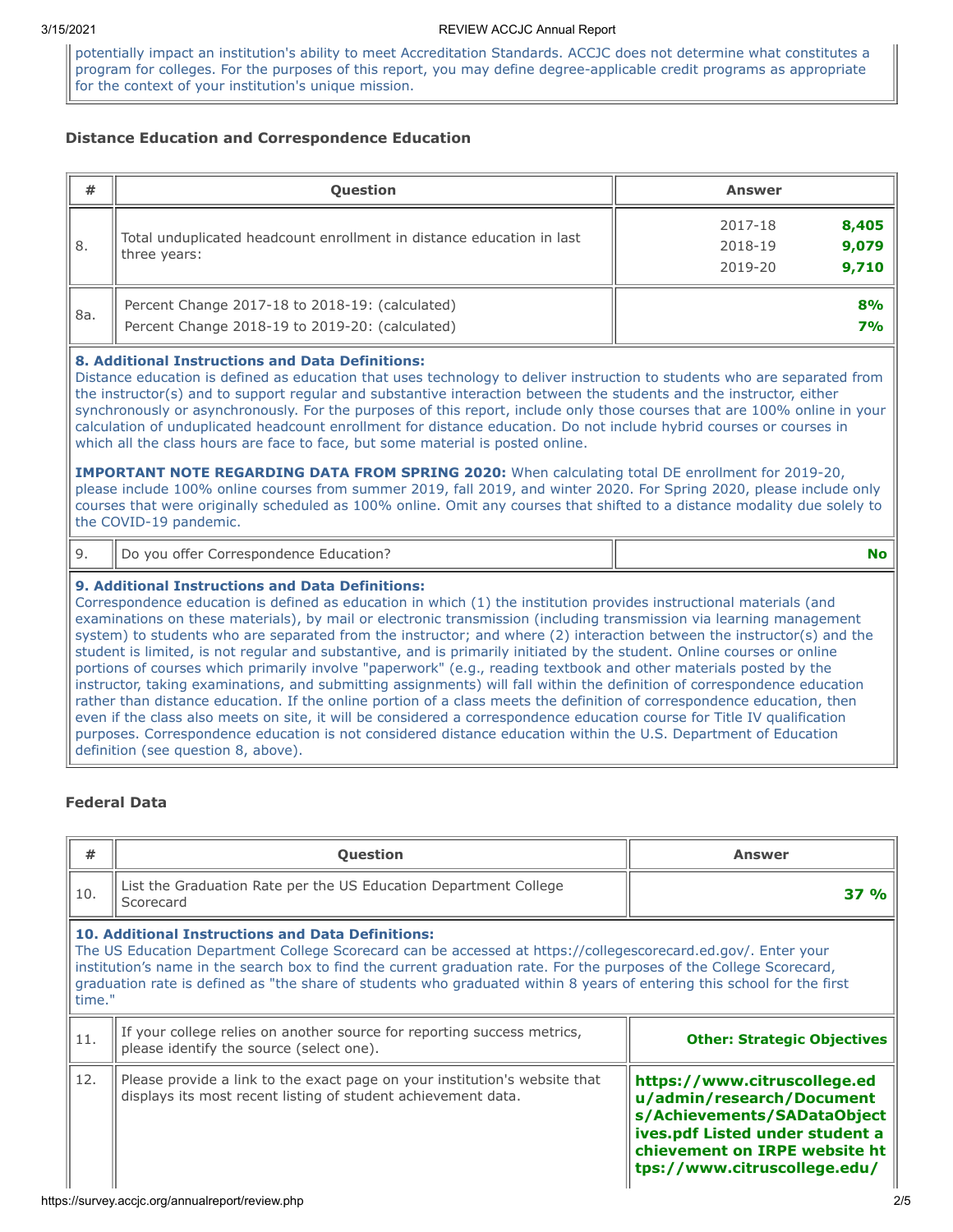# **12. Additional Instructions and Data Definitions:**

ACCJC will include a link to this page in your institution's entry in the ACCJC Directory of Accredited Institutions (https://accjc.org/find-an-institution). This reporting and monitoring requirement supports ACCJC's recognition by the Council of Higher Education Accreditation (CHEA) and is aligned with ACCJC's Accreditation Standard I.C.3 and Eligibility Requirement 19.

# **Institution Set Standards for Student Achievement**

| #                   | Question                                                                                                                                                                                                                                                                                                                                                                                                                                                                 |                              | <b>Answer</b>                     |             |             |  |  |  |
|---------------------|--------------------------------------------------------------------------------------------------------------------------------------------------------------------------------------------------------------------------------------------------------------------------------------------------------------------------------------------------------------------------------------------------------------------------------------------------------------------------|------------------------------|-----------------------------------|-------------|-------------|--|--|--|
|                     | <b>Course Completion Rates</b>                                                                                                                                                                                                                                                                                                                                                                                                                                           |                              |                                   |             |             |  |  |  |
|                     | List your Institution-Set Standard (floor) for successful                                                                                                                                                                                                                                                                                                                                                                                                                |                              | 2017-18                           | 2018-19     | 2019-20     |  |  |  |
| 13.<br>13a.<br>13b. | student course completion rate:                                                                                                                                                                                                                                                                                                                                                                                                                                          |                              | 65 %                              | 65 %        | 65 %        |  |  |  |
|                     | List your stretch goal (aspirational) for successful                                                                                                                                                                                                                                                                                                                                                                                                                     |                              | 2017-18                           | 2018-19     | 2019-20     |  |  |  |
|                     | student course completion rate:                                                                                                                                                                                                                                                                                                                                                                                                                                          |                              | <b>73 %</b>                       | 74 %        | 75 %        |  |  |  |
|                     |                                                                                                                                                                                                                                                                                                                                                                                                                                                                          |                              | 2017-18                           | 2018-19     | 2019-20     |  |  |  |
|                     | List the actual successful student course completion<br>rate:                                                                                                                                                                                                                                                                                                                                                                                                            |                              | <b>72 %</b>                       | <b>72 %</b> | <b>75 %</b> |  |  |  |
|                     | 13. Additional Instructions and Data Definitions:<br>For the purposes of this report, the successful course completion rate is calculated as the number of student completions<br>with a grade of C or better divided by the number of students enrolled in the course. If your institution calculates<br>successful course completion differently, you may respond using your local calculation and describe your methodology in<br>Question 20.<br><b>Certificates</b> |                              |                                   |             |             |  |  |  |
|                     |                                                                                                                                                                                                                                                                                                                                                                                                                                                                          |                              |                                   |             |             |  |  |  |
| 14.                 | Type of Institute-set standard for certificates (Please<br>Select Number or Percentage):                                                                                                                                                                                                                                                                                                                                                                                 |                              | <b>Number-Other</b>               |             |             |  |  |  |
|                     | If Number-Other or Percent-other, please describe:                                                                                                                                                                                                                                                                                                                                                                                                                       |                              | headcounts of certificate earners |             |             |  |  |  |
| 14a.                | List your Institution-Set Standard (floor) for certificates:                                                                                                                                                                                                                                                                                                                                                                                                             |                              | 2017-18                           | 2018-19     | 2019-20     |  |  |  |
|                     |                                                                                                                                                                                                                                                                                                                                                                                                                                                                          |                              | 1,100                             | 1,100       | 1,100       |  |  |  |
|                     | List your stretch goal (aspirational) for certificates:                                                                                                                                                                                                                                                                                                                                                                                                                  |                              | 2017-18                           | 2018-19     | 2019-20     |  |  |  |
| 14b.                |                                                                                                                                                                                                                                                                                                                                                                                                                                                                          |                              | 1,173                             | 1,185       | 1,197       |  |  |  |
|                     |                                                                                                                                                                                                                                                                                                                                                                                                                                                                          |                              | 2017-18                           | 2018-19     | 2019-20     |  |  |  |
| 14c.                | List actual number or percentage of certificates:                                                                                                                                                                                                                                                                                                                                                                                                                        |                              | 1,664                             | 1,587       | 1,604       |  |  |  |
|                     | <b>14. Additional Instructions and Data Definitions:</b><br>For purposes of this report, include only those certificates which are awarded with 16 or more units.                                                                                                                                                                                                                                                                                                        |                              |                                   |             |             |  |  |  |
|                     | Associate Degree (A.A./A.S.)                                                                                                                                                                                                                                                                                                                                                                                                                                             |                              |                                   |             |             |  |  |  |
| 15.                 | Type of Institute-set standard for degrees awarded<br>(Please Select Number or Percentage):                                                                                                                                                                                                                                                                                                                                                                              | <b>Number-Other</b>          |                                   |             |             |  |  |  |
|                     | If Number-Other or Percent-other, please describe:                                                                                                                                                                                                                                                                                                                                                                                                                       | headcounts of degree earners |                                   |             |             |  |  |  |
| 15a.                | List your Institution-Set Standard (floor) for degrees:                                                                                                                                                                                                                                                                                                                                                                                                                  |                              | 2017-18                           | 2018-19     | 2019-20     |  |  |  |
|                     |                                                                                                                                                                                                                                                                                                                                                                                                                                                                          |                              | 1,200                             | 1,200       | 1,200       |  |  |  |
| 15b.                | List your stretch goal (aspirational) for degrees:                                                                                                                                                                                                                                                                                                                                                                                                                       |                              | 2017-18                           | 2018-19     | 2019-20     |  |  |  |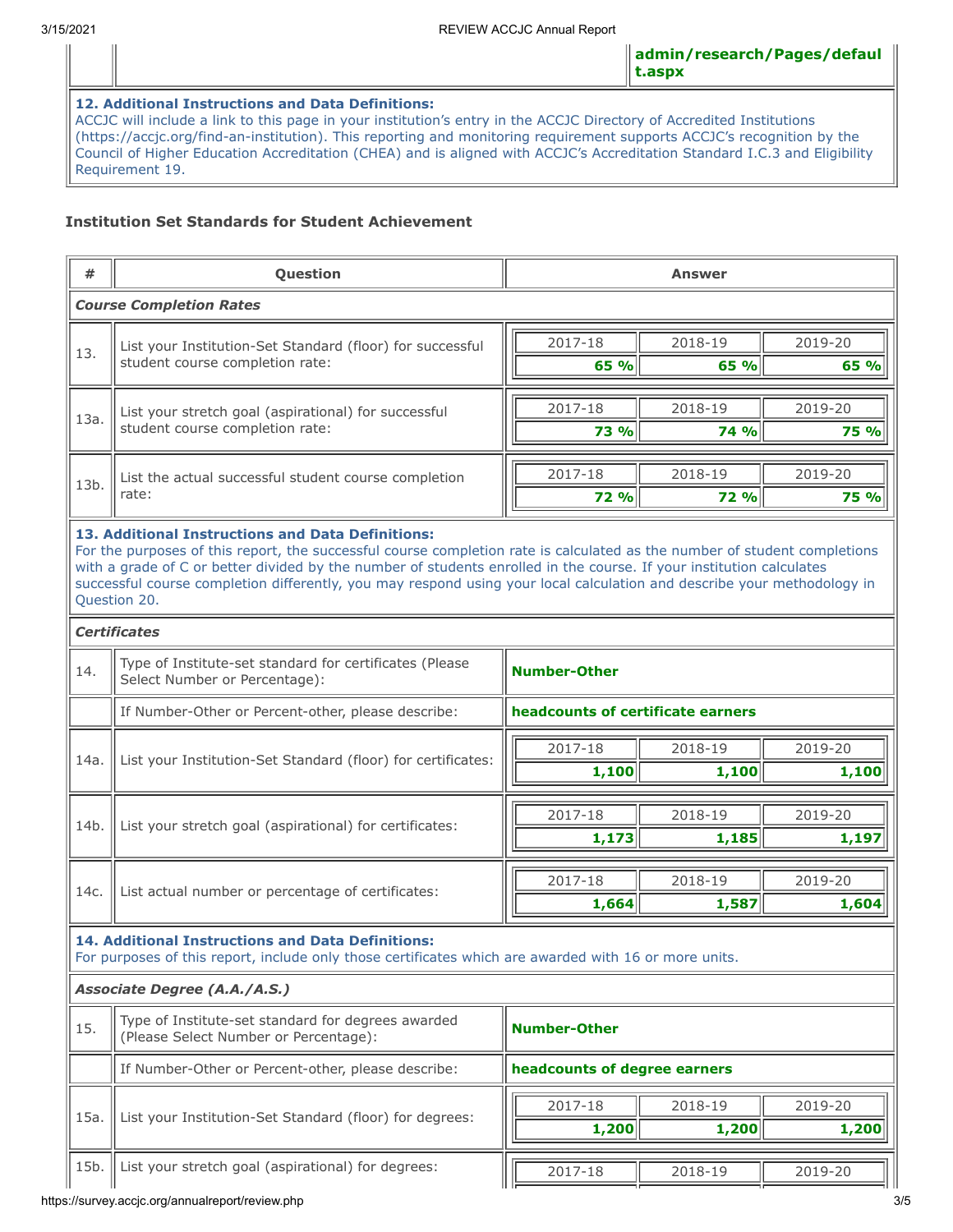# 3/15/2021 REVIEW ACCJC Annual Report

|                 |                                                                                                                                                                                                                                                                                                                           |                                                                               |                                             |                               |                                                                  | 1,309                         |                      | 1,322       |                               | 1,335                |  |  |  |
|-----------------|---------------------------------------------------------------------------------------------------------------------------------------------------------------------------------------------------------------------------------------------------------------------------------------------------------------------------|-------------------------------------------------------------------------------|---------------------------------------------|-------------------------------|------------------------------------------------------------------|-------------------------------|----------------------|-------------|-------------------------------|----------------------|--|--|--|
|                 |                                                                                                                                                                                                                                                                                                                           |                                                                               |                                             |                               | 2017-18                                                          |                               | 2018-19              |             |                               | 2019-20              |  |  |  |
| 15c.            | List actual number or percentage of degrees:                                                                                                                                                                                                                                                                              |                                                                               |                                             |                               |                                                                  | 1,556                         |                      | 1,389       |                               | 1,491                |  |  |  |
|                 | <b>Bachelor's Degree (B.A./B.S.)</b>                                                                                                                                                                                                                                                                                      |                                                                               |                                             |                               |                                                                  |                               |                      |             |                               |                      |  |  |  |
|                 |                                                                                                                                                                                                                                                                                                                           |                                                                               |                                             |                               |                                                                  |                               |                      |             |                               |                      |  |  |  |
| 16.             | Does your college offer a Bachelor's Degree (B.A./B.S.)?                                                                                                                                                                                                                                                                  |                                                                               |                                             | <b>No</b>                     |                                                                  |                               |                      |             |                               |                      |  |  |  |
| <b>Transfer</b> |                                                                                                                                                                                                                                                                                                                           |                                                                               |                                             |                               |                                                                  |                               |                      |             |                               |                      |  |  |  |
| 17.             | Select Number or Percentage):                                                                                                                                                                                                                                                                                             | Type of Institute-set standard for transfers(Please<br><b>Number-Other</b>    |                                             |                               |                                                                  |                               |                      |             |                               |                      |  |  |  |
|                 | If Number-Other or Percent-other, please describe:                                                                                                                                                                                                                                                                        |                                                                               |                                             | number of transfers           |                                                                  |                               |                      |             |                               |                      |  |  |  |
|                 | List your Institution-Set Standard (floor) for the number                                                                                                                                                                                                                                                                 |                                                                               |                                             | 2017-18<br>2018-19<br>2019-20 |                                                                  |                               |                      |             |                               |                      |  |  |  |
| 17a.            | of students who transfer to a 4-year college/university:                                                                                                                                                                                                                                                                  |                                                                               |                                             |                               |                                                                  | 1,000                         |                      | 1,000       |                               | 1,000                |  |  |  |
|                 |                                                                                                                                                                                                                                                                                                                           |                                                                               |                                             |                               |                                                                  |                               |                      |             |                               |                      |  |  |  |
| 17b.            | List your stretch goal (aspirational) for the number of<br>students who transfer to a 4-year college/university:                                                                                                                                                                                                          |                                                                               |                                             |                               | 2017-18<br>1,335                                                 |                               | 2018-19              | 1,362       |                               | 2019-20<br>1,376     |  |  |  |
|                 |                                                                                                                                                                                                                                                                                                                           |                                                                               |                                             |                               |                                                                  |                               |                      |             |                               |                      |  |  |  |
| 17c.            | List actual number or percentage of students who                                                                                                                                                                                                                                                                          |                                                                               |                                             |                               | 2017-18                                                          |                               | 2018-19              |             |                               | 2019-20              |  |  |  |
|                 | transfer to a 4-year college/university:                                                                                                                                                                                                                                                                                  |                                                                               |                                             |                               |                                                                  | 1,211                         |                      | 1,299       |                               | 1,275                |  |  |  |
|                 | <b>Licensure Examination Pass Rates</b><br>Examination pass rates in programs for which students must pass a licensure examination in order to work in their<br>field of study:                                                                                                                                           |                                                                               |                                             |                               |                                                                  |                               |                      |             |                               |                      |  |  |  |
|                 | Program                                                                                                                                                                                                                                                                                                                   | Exam<br>(National,<br>State,<br>Other)                                        | Institution<br>set standard<br>(%) (Floor)  |                               | Stretch<br>(Aspirational)<br>2017-18<br>Goal $(% )$<br>Pass Rate |                               | 2018-19<br>Pass Rate |             |                               | 2019-20<br>Pass Rate |  |  |  |
|                 | <b>Emergency Medical</b><br><b>Technician (EMT)</b>                                                                                                                                                                                                                                                                       | <b>National</b>                                                               | 75 %                                        |                               | 85 %                                                             |                               | 94 %                 | 90%         |                               | 96%                  |  |  |  |
|                 | <b>Registered Dental</b><br><b>Assistant (RDA)</b>                                                                                                                                                                                                                                                                        | <b>State</b>                                                                  | <b>75 %</b>                                 |                               | 85 %                                                             |                               | <b>77 %</b>          | 79 %        |                               | 93 %                 |  |  |  |
| 18.             | <b>Licensed Vocational</b><br><b>Nursing (LVN)</b>                                                                                                                                                                                                                                                                        | <b>State</b>                                                                  | 75 %                                        |                               | 85 %                                                             |                               | 86 %                 | 86 %        |                               | 97 %                 |  |  |  |
|                 | <b>Registered Nursing</b><br>(RN/ADN)                                                                                                                                                                                                                                                                                     | <b>State</b>                                                                  | 75 %                                        |                               | 85 %                                                             |                               | 96 %                 | 86 %        |                               | 93 %                 |  |  |  |
|                 | <b>Certified Nurse Assistant</b><br>(CNA)                                                                                                                                                                                                                                                                                 | <b>State</b>                                                                  | 75 %                                        |                               | 85 %                                                             |                               | 98 %                 | 100 %       |                               | 90 %                 |  |  |  |
|                 | <b>Cosmetology - Written</b>                                                                                                                                                                                                                                                                                              | <b>State</b>                                                                  | <b>70 %</b>                                 |                               | 80 %                                                             |                               | 88 %                 | 83 %        |                               | 92 %                 |  |  |  |
|                 | <b>Cosmetology - Practical</b>                                                                                                                                                                                                                                                                                            | <b>State</b>                                                                  | <b>70 %</b>                                 |                               | 80 %                                                             |                               | 80 %                 | 86 %        |                               | 83 %                 |  |  |  |
|                 | <b>Esthetician - Written</b>                                                                                                                                                                                                                                                                                              | <b>State</b>                                                                  | <b>70 %</b>                                 |                               | 80 %                                                             |                               | 79 %                 | <b>77 %</b> |                               | 86 %                 |  |  |  |
|                 | <b>Esthetician - Practical</b>                                                                                                                                                                                                                                                                                            | <b>State</b>                                                                  | 70 %                                        |                               | 80 %                                                             |                               | 100 %                | 91 %        |                               | 95 %                 |  |  |  |
|                 | 18. Additional Instructions and Data Definitions:<br>Report only those programs for which a license or other similar examination is required before students can qualify for<br>employment in their chosen field of study, and where there were at least 10 students who completed the program in the<br>designated year. |                                                                               |                                             |                               |                                                                  |                               |                      |             |                               |                      |  |  |  |
|                 | <b>Employment rates for Career and Technical Education students</b>                                                                                                                                                                                                                                                       |                                                                               |                                             |                               |                                                                  |                               |                      |             |                               |                      |  |  |  |
| 19.             | Job placement rates for students completing certificate programs and CTE (career-technical education) degrees:                                                                                                                                                                                                            |                                                                               |                                             |                               |                                                                  |                               |                      |             |                               |                      |  |  |  |
|                 | Program                                                                                                                                                                                                                                                                                                                   | Institution set<br>standard $(\% )$ (Aspirational)<br>(Floor)<br>Goal $(\% )$ | 2017-18 Job<br>Stretch<br>Placement<br>Rate |                               |                                                                  | 2018-19 Job<br>Placement Rate |                      |             | 2019-20 Job<br>Placement Rate |                      |  |  |  |
|                 |                                                                                                                                                                                                                                                                                                                           |                                                                               |                                             |                               |                                                                  |                               |                      |             |                               |                      |  |  |  |